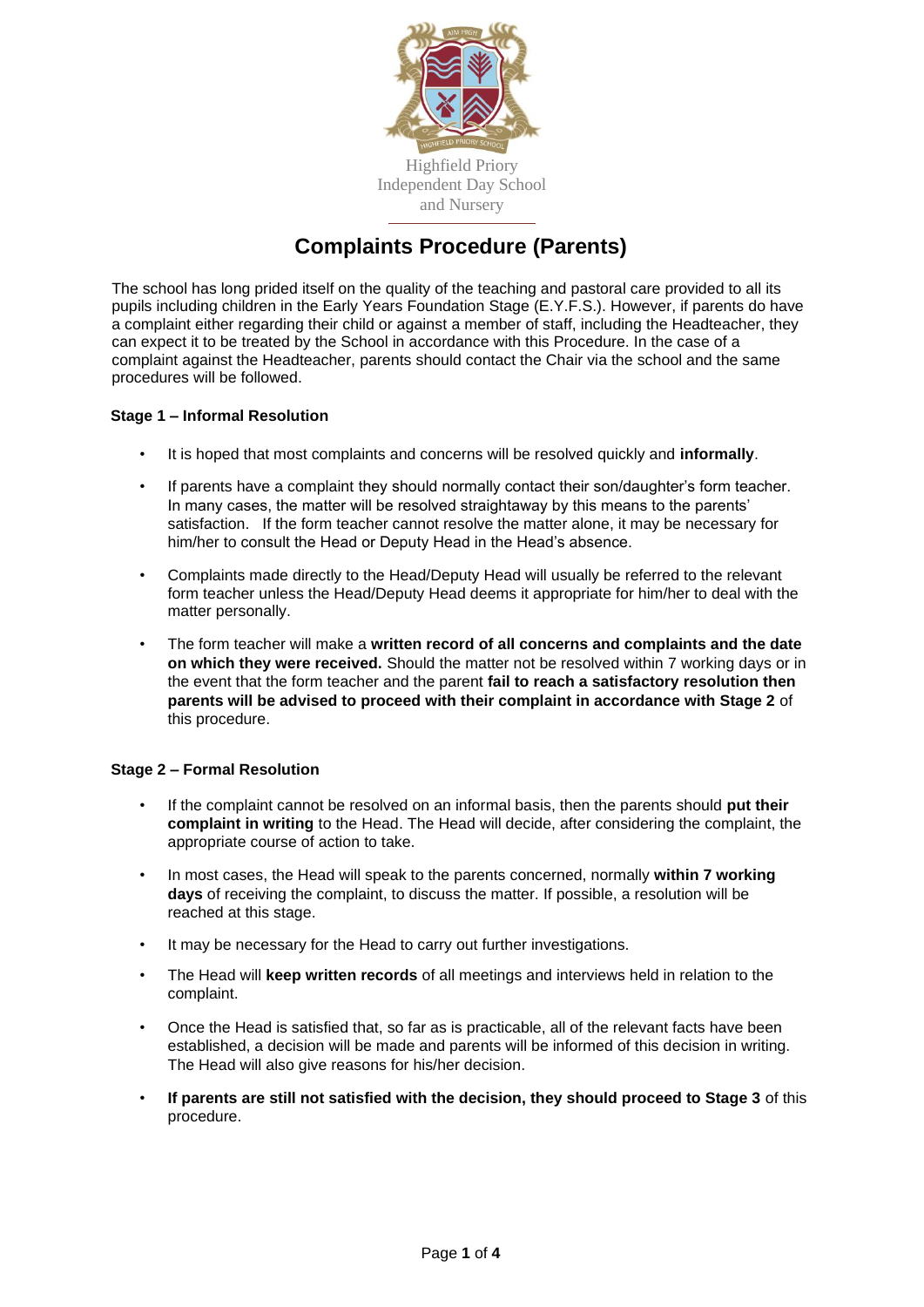## **Stage 3 – Panel Hearing**

- If parents seek to invoke Stage 3 (following a failure to reach an earlier resolution), they will be referred to the current Chair of Governors, who has been appointed by the Governors to call hearings of the Complaints Panel.
- **The matter will then be referred to the Complaints Panel for consideration**. The Panel will consist of at least three persons not directly involved in the matters detailed in the complaint, **one of whom shall be independent of the management and running of the school. Each of the Panel members shall be appointed by the Board of Governors,** who will acknowledge the complaint and schedule a hearing to take place as soon as practicable and normally **within 14 working days**.
- If the Panel deems it necessary, it may require that further particulars of the complaint or any related matter be supplied in advance of the hearing. Copies of such particulars shall be supplied to all parties not later than 2 working days prior to the hearing.
- **The parents may be accompanied to the hearing by one other person**. This may be a relative, teacher or friend. Legal representation will not normally be appropriate.
- If possible, the Panel will resolve the parents' complaint immediately without the need for further investigation.
- Where further investigation is required, the Panel will decide how it should be carried out. After due consideration of all facts it considers relevant, the Panel will reach a decision and may make recommendations, which it shall complete **within 14 working days of the hearing. The Panel will write to the parents informing them of its decision and the reasons for it.** The decisions of the Panel will be final. **The Panel's findings and, if any, recommendations will be sent in writing, by email or post, to the parents, the Head, the Governors and, where relevant, the person complained about.**

## **E.Y.F.S.**

As we have an Ofsted registered nursery, parents of children in the E.Y.F.S. also have the right to contact Ofsted and/or ISI e.g. they can investigate if you feel that:

- the school is not providing a good enough education
- the pupils are not achieving as much as they should, or their different needs are not being met
- the school is not well led and managed, or is wasting money
- the pupils' personal development and well-being are being neglected

Ofsted are not in a position to:

- investigate incidents that are alleged to have taken place
- judge how well a school investigated or responded to a complaint
- mediate between you and the school to resolve a dispute

Should you wish to contact Ofsted the helpdesk is open from 8 a.m. to 8 p.m. on 0300 123 1231 For concerns phone 0300123466.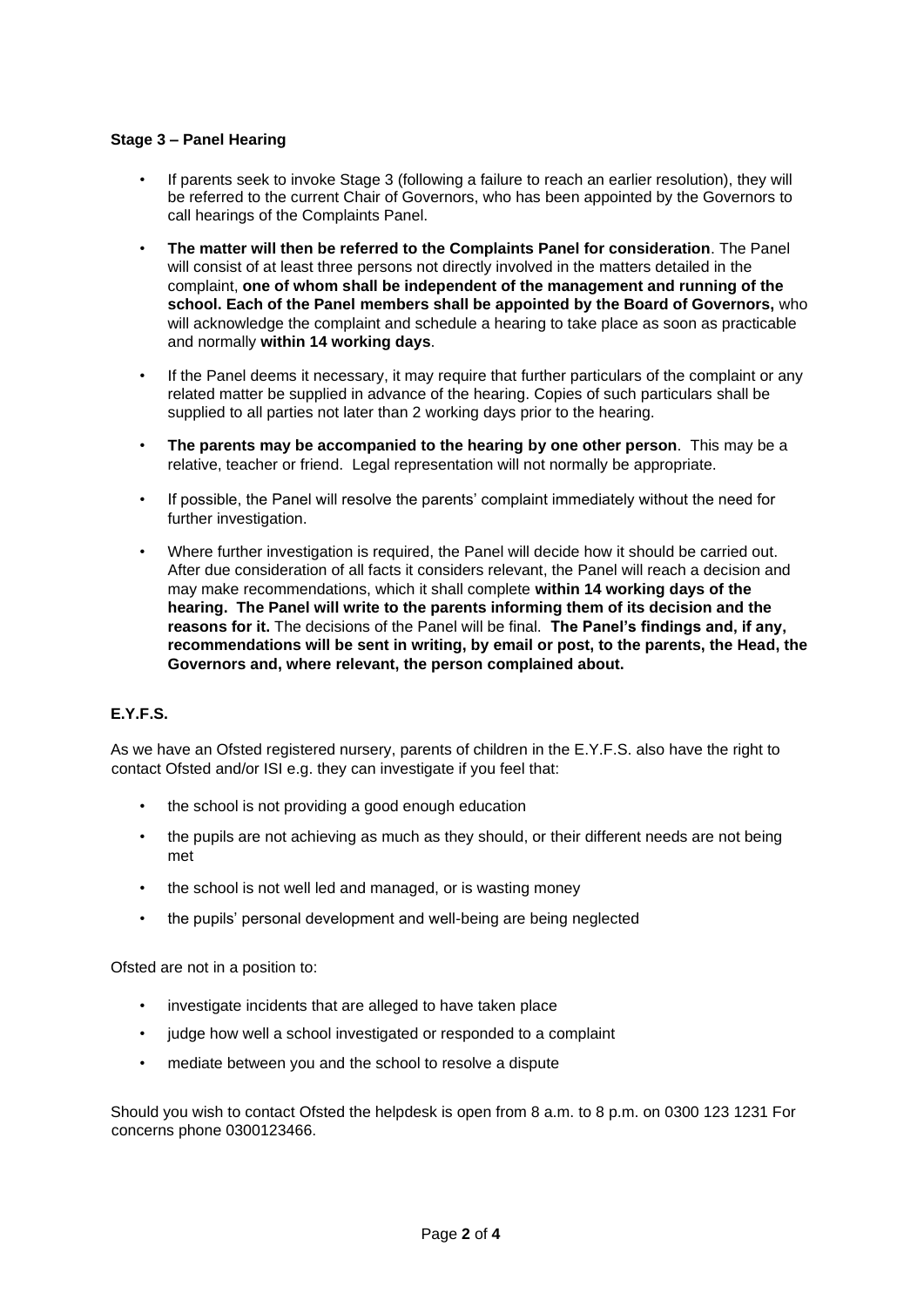The adviser on the helpdesk will discuss your concerns with you, advise you on whether to make a complaint to Ofsted in writing, or suggest other ways in which you can pursue your concerns.

To make a complaint to Ofsted or ISI you should write to:

**Enquiries** The National Business Unit Ofsted Piccadilly **Gate** Store Street Manchester M1 2WD

Or email at: enquiries@ofsted.gov.uk

For concerns 0300113466

Or complete an online complaint form: <http://live.ofsted.gov.uk/onlinecomplaints/>

OR

ISI Cap House 9 – 12 Long Lane London EC1A 9HA

Telephone: 020 777109900

concerns@isi.net

To help them respond to your complaint please tell them:

- the full name of the school and the local authority in which it is situated
- as much as you can about the matters that concern you
- whether you have already raised your concerns with the school, the governing body and the local authority, how they responded, and why you are still dissatisfied
- if you do not wish your name to be disclosed to the school remembering that the action we can then take is more limited.

Additional requirements apply for EYFS settings beyond those which apply to the main school. Written complaints about the fulfilment of the EYFS requirements must be investigated and the complainant notified of the outcome of the investigation within 28 days. The record of complaints must be made available to Ofsted and ISI on request.

#### **Written Records**

A written record of all complaints is undertaken by the school. The record states at which stage the complaint was resolved and what action was taken by the school (whether the complaint was upheld or not). All records of complaints are kept for at least three years.

**Parents can be assured that all concerns and complaints will be treated seriously and confidentially.** Correspondence, statements and records relating to individual complaints are to be